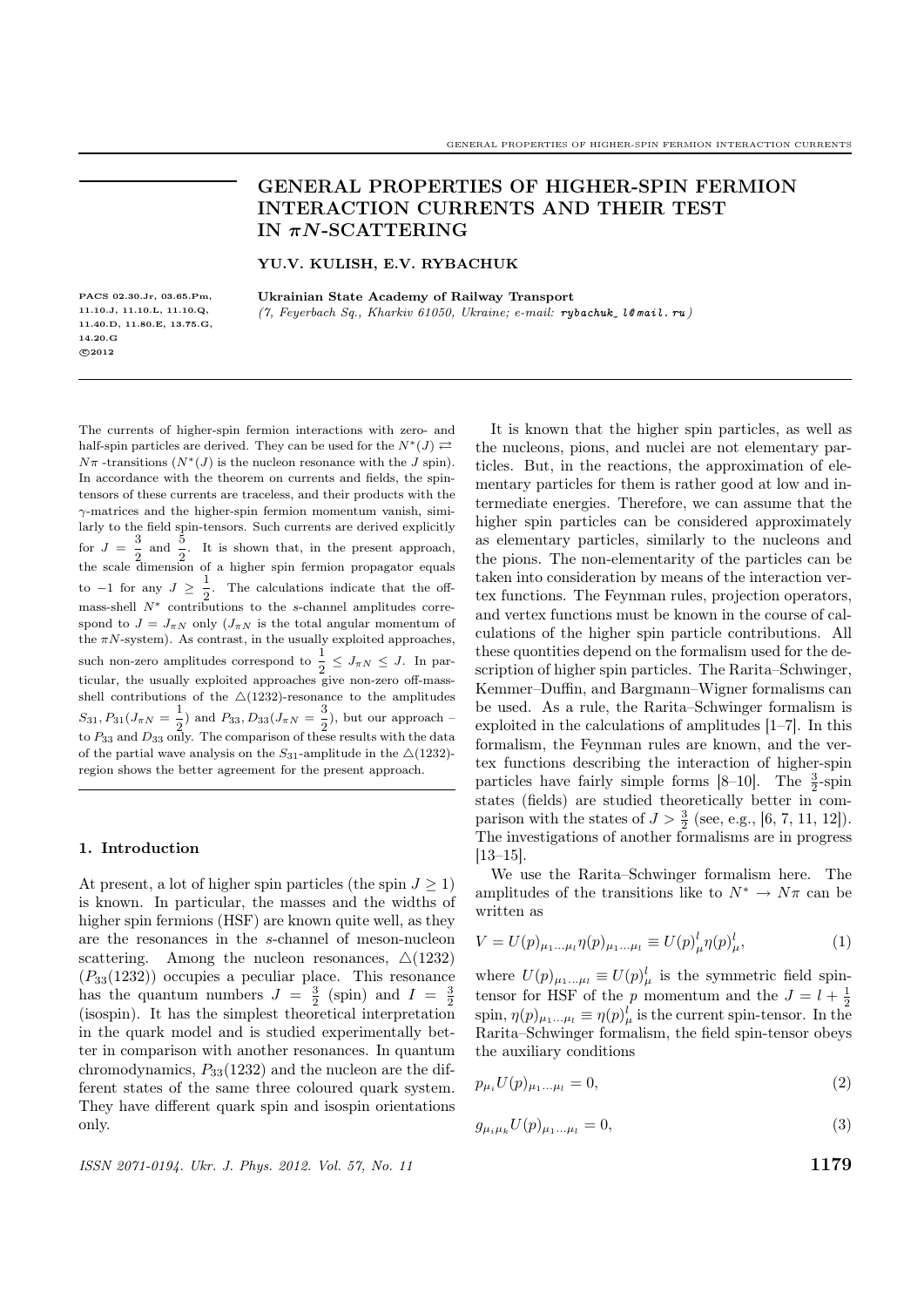$$
\gamma_{\mu_i} U(p)_{\mu_1...\mu_l} = 0,\tag{4}
$$

where  $i, k = 1, 2, ..., l$ .

As usual, we assume that the HSF interactions are described by the system of inhomogeneous Dirac equations

$$
(i\widehat{\partial} - M)U(x)_{\mu}^{l} = \eta(x)_{\mu}^{l},\tag{5}
$$

where  $M$  is the HSF mass. As a rule, the current spintensors  $\eta(x)_{\mu}^{l}$  obey the symmetry condition only. We name the approaches with such current spin-tensors as usual (or simple) approaches. Unfortunately, the usual approaches have some shortcomings discussed in what follows.

# 1.1. Inconsistencies of systems of equations

Indeed, due to the symmetry and conditions  $(2)$ – $(4)$ , the field spin-tensors  $U(x)_{\mu}^{l}$ , as well as their Fourier transforms  $U(p)_{\mu}^l$ , have  $2J + 1 = 2l + 2$  independent components. But, in the usual approaches, the current spintensors  $\eta(x)_{\mu}^{l}$  (and  $\eta(p)_{\mu}^{l}$ ) obey the symmetry conditions only. Therefore, they have  $N_l = 4 \cdot 4 \cdot 5 \cdot \ldots \cdot (l+3)/l! =$  $2(l+1)(l+2)(l+3)/3$  independent components. We see that  $N_l > 2l + 2$ . Let us consider the system of partial differential equations (5) in the momentum representation (i.e., for the Fourier components). Then system (5) becomes a system of  $N_l$  linear algebraic equations for  $2J + 1$  components of the field spin-tensors  $U(p)_{\mu_1...\mu_l}$ . This system of equations is inconsistent. For example, this can be seen, using the Cramer method for its solution. Indeed, for each independent component of the field spin-tensor, we have zero denominator (system's determinant of the order of  $N_l$  has rank  $2l+2$ ) whereas the numerator is non-zero (i.e., the solution of this system does not exist). This inconsistency can be considered as the consequence of the Kronecker–Capelli theorem. Indeed, the rank of the matrix of our system is less than that of the matrix of the extended system in the usual approaches  $(2l + 2 < N_l)$ .

#### 1.2. Power divergences

The substitution of the propagators and the vertex functions for higher spin particles into the reaction amplitudes instead of those for 0- and  $\frac{1}{2}$ -spin particles leads to the power divergences for the amplitudes corresponding to the loop diagrams and the energy increasing for the amplitudes corresponding to the tree diagrams. The usual approaches have two sources of the power divergences.

# 1.2.1 Propagators

As is known (see, e.g., [6, 7, 11]), the propagator of a spin -  $\frac{3}{5}$ particle includes the term  $\hat{p}\hat{p}_{\mu}\hat{p}_{\nu}/M^2(p^2-M^2)$ , where  $p \nightharpoonup p$  is the HSF momentum. For  $J = l + 1/2$ , the propagator includes the term

$$
\hat{p}p_{\mu_1}...p_{\mu_l}p_{\nu_1}...p_{\nu_l}/M^{2l}(p^2-M^2).
$$
\n(6)

Thus, the scale dimension of the HSF propagator equals  $2l-1$ , i.e., it increases with p and J. The HSF momentum can be the integration momentum for loop-diagram amplitudes, and this give the power divergences. For the tree-diagram amplitudes, the HSF momentum is expressed through the external particle momenta, and this leads to the energy increasing at high energy.

# 1.2.2 Currents

For the HSF interaction  $J(p) \rightarrow \frac{1}{2}$  $\frac{1}{2}(k_1) + O(k_2)$ , the currents in the usual approaches can be written in three forms

 $\eta_{\mu_1\cdots\mu_l} =$ 

$$
\int g k_{1\mu_1} k_{1\mu_2}...k_{1\mu_l} \overline{u}(k_1) \varphi^*(k_2); \tag{7}
$$

$$
= \begin{cases} \frac{\partial^2}{\partial k_{2\mu_1} k_{2\mu_2} \dots k_{2\mu_l} \overline{u}(k_1) \varphi^*(k_2)}; \\ g k_{2\mu_1} k_{2\mu_2} \dots k_{2\mu_l} \overline{u}(k_1) \varphi^*(k_2); \end{cases} \tag{8}
$$

$$
\left(g(k_1-k_2)_{\mu_1}(k_1-k_2)_{\mu_2}...(k_1-k_2)_{\mu_l}\overline{u}(k_1)\varphi^*(k_2),\right)
$$
 (9)

where  $q$  is the coupling constant. We see that the current spin-tensors  $(7)-(9)$  include the products of particle momenta, whereas the interaction currents of 0- and  $\frac{1}{2}$ -spin particles have no any momentum as factors. The momenta in Eqs.  $(7)-(9)$  can be expressed in terms of the integration momenta or the external particle momenta. This leads to the power divergences or the power energy increasing. In the simplest case, the vertex functions do not include any form-factors, which are the scalar functions of the scalar products of particle momenta. In this case, the powers of the divergences for loop-diagram amplitudes are proportional to J. Moreover, the number of the diverging quantities in field theory increases with J. Therefore, as is well known, the theories of higher spin particle interactions are not renormalizable.

In some models, the vertex functions including the form-factors have been considered. As a rule, these formfactors have been chosen to achieve the agreement with experimental data in some reactions in some energy regions. But the power divergences (or energy increasing) remain at such form-factors in other reactions.

**1180** ISSN 2071-0194. Ukr. J. Phys. 2012. Vol. 57, No. 11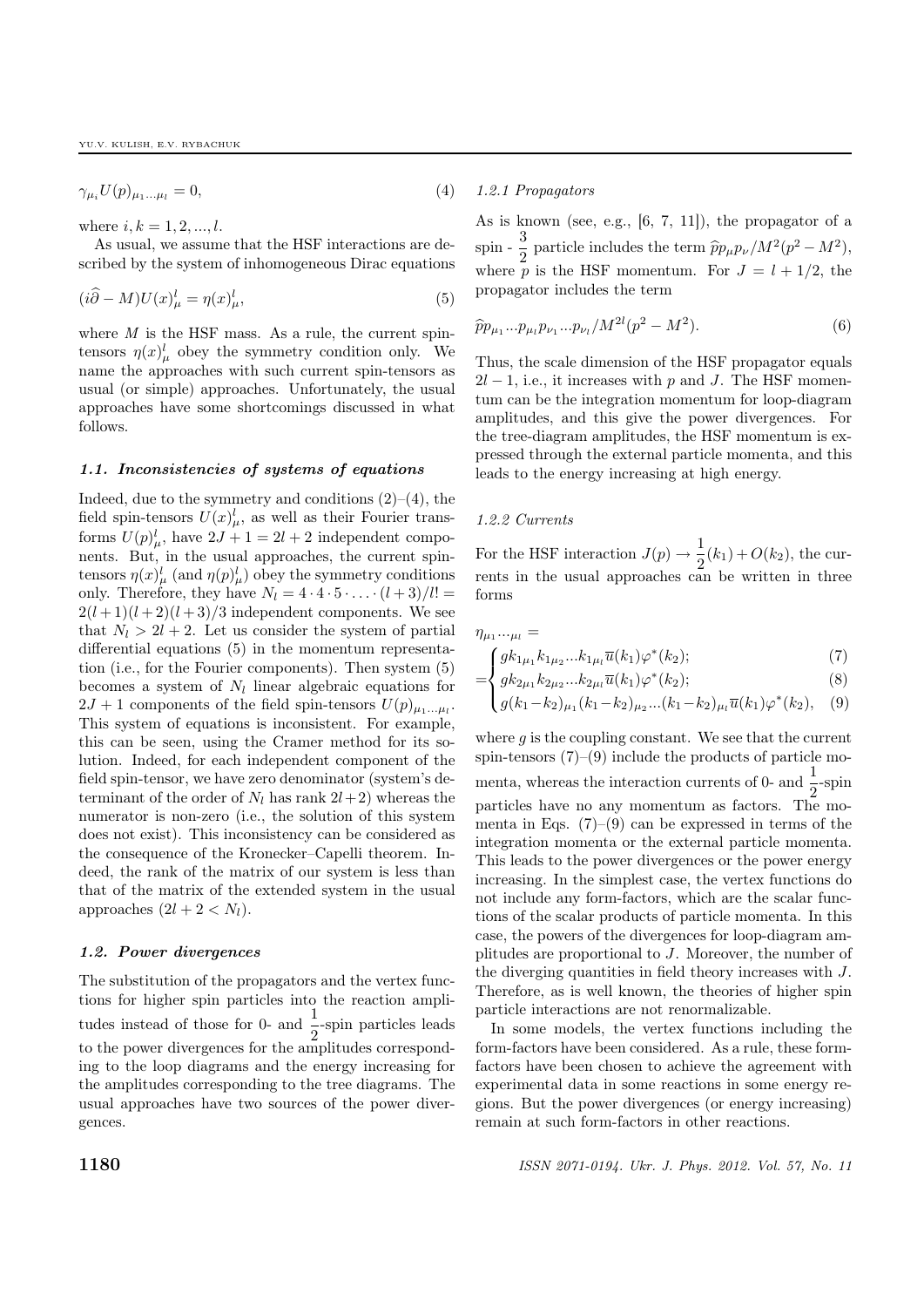# 1.3. Ambiguities of vertex functions

The use of the current spin-tensors  $(7)-(9)$  in vertex functions (1) give different expressions for the amplitudes and even the different powers of the divergences for the loop-diagram amplitudes, as well as the different powers of energy growth for the HSF off-mass-shell contributions to the pole amplitudes [16].

### 1.4. Contradictions with experimental data

The use of the vertex functions  $(7)-(9)$  without formfactors leads to the power increasing of the pole reaction amplitudes with energy and spin  $J$ . Therefore, such versions of the higher-spin particle interactions give contradictions with experimental data on the cross-sections at high energies. As is known from experiment, the crosssections cannot increase by any power law at higher energies.

The vertex functions including the form-factors (as a rule, the monopole or dipole form) for the higher-spin resonance contributions to the s-channel amplitudes of the  $\pi N \to \pi N$ ,  $\gamma N \to \pi N$ ,  $\pi N \to \pi N^*$  reactions allow one to achieve some agreement with experimental data in the resonance region. But the extrapolation of such a model to the high-energy region (e.g., to the region of the application of the Regge pole model) leads to the contradictions with experimental data on the cross-sections. It is due to that the resonance models give no necessary energy decrease at high energies.

Therefore, the resonance contributions are usually thrown away by hands at high energies. However, it is clear that, in the proper models, the resonance contributions must exist at high energies, but they must be very little.

Thus, we conclude that the usual approaches to the description of higher spin particle interactions must be modified. As the shortcomings of the usual approaches exist for all higher-spin particles, we may expect that the general properties for the currents of the of higher spin particles must exist in addition to the properties of the currents for the interaction of zero- and half-spin particles.

In Refs. [17–19], it is shown that, for the currents of the higher-spin boson and fermion interactions, the theorem on currents and fields and the theorem on current asymptotics must be valid. Perhaps, the shortcomings characteristic of the usual approaches must not appear in the approaches satisfying these theorems. The model satisfying these theorems is proposed in Refs. [20, 21] for the vertices of the higher-spin boson interactions

 $\frac{1}{18}$  ISSN 2071-0194. Ukr. J. Phys. 2012. Vol. 57, No. 11  $\frac{1}{8}$ 

with two spinless particles. It is shown [21] that these currents decrease, indeed, with the boson spin J at the higher spin boson momentum  $|p_{\nu}| \to \infty$ . In Ref. [22], this model was used for the calculation of the higherspin boson contributions to the self-energy operator of a spinless particle. These calculations showed that the self-energy operator is finite in the one-loop approximation for the higher spin boson of any spin and mass. This finite value must be compared with the logarithmic divergence for the contribution of two spinless particles to the self-energy operator. Note also that the usual approaches for the higher spin boson contributions to the self-energy operator give different power divergences.

In the present paper, we propose a model for the vertex of a higher-spin fermion with the interaction of 0 and  $\frac{1}{2}$ -spin particles (e.g.,  $\pi N \rightleftharpoons N^*$ ). For higher-spin fermion interaction currents, such a vertex is the simplest, as they are determined by one partial amplitude. We will study also the application of this model to the elastic  $\pi N$ -scattering. We show that the theorem on currents and fields may be tested by means of the partial wave analyses for the elastic  $\pi N$ -scattering.

#### 2. Theorem on Currents and Fields

In accordance with the theorem on currents and fields [19], the system of algebraic linear equations for the Fourier components is consistent only in the case where the current spin-tensors have the same properties as the field spin-tensors. Thus, the conditions similar to  $(2)$ – $(4)$ must be valid for the current spin-tensors:

$$
j(p)_{\mu_1 \cdots \mu_l} p_{\mu_i} = 0, \qquad \partial_{\mu_i} j(x)_{\mu_1 \cdots \mu_l} = 0,
$$
 (10)

$$
j(p)_{\mu_1 \cdots \mu_l} g_{\mu_i \mu_k} = 0, \quad j(x)_{\mu_1 \cdots \mu_l} g_{\mu_i \mu_k} = 0,
$$
 (11)

 $j(p)_{\mu_1 \cdots \mu_l} \gamma_{\mu_i} = 0, \qquad \gamma_{\mu_i} j(x)_{\mu_1 \cdots \mu_l} = 0,$  (12)

| momentum       | coordinate      |
|----------------|-----------------|
| representation | representation. |

Note that conditions (10) and (11) [17, 18, 22] must be valid for the current tensors of higher-spin boson interactions. The current spin-tensors  $j(p)_{\mu_1...\mu_l} \equiv j(p)_{\mu}^l$  and  $j(x)_{\mu_1...\mu_l} \equiv j(x)_{\mu}^l$  have  $2J+1$  independent components as a consequence of conditions  $(10)$ – $(12)$ . We name these current spin-tensors as the physical currents. We name the spin-tensors  $\eta(p)_{\mu}^{l}$  and  $\eta(x)_{\mu}^{l}$  as the usual currents. It is easy to see that relations  $(10)$ – $(12)$  are valid. Indeed, the left-hand sides in the Klein–Gordon and Dirac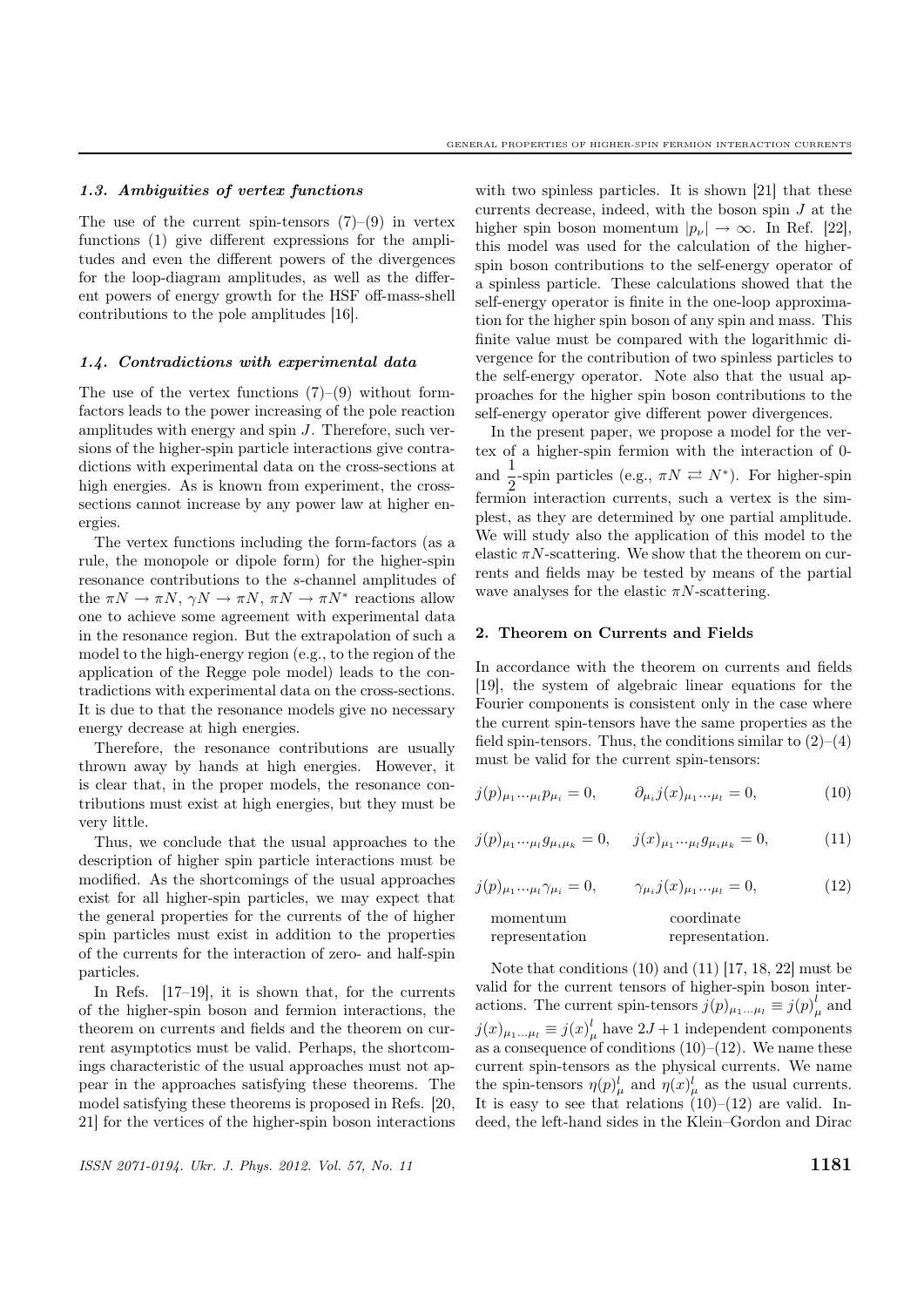equations are the scalar operators with respect to the Lorentz transformation. The properties of the field and the current spin-tensor must be the same since the product of a scalar and the representation of some dimension is the representation of the same dimension.

To construct the physical current spin-tensors, we use the modification [16, 19] of the projection operator  $\Pi(p)_{\mu_1...\mu_l,\nu_1...\nu_l} \equiv \Pi(p)_{\mu,\nu}^l$  [9, 10]

$$
j(p)_{\mu}^{l} = (p^{2})^{l} \Pi(p)_{\mu,\nu}^{l} \eta(p)_{\nu}^{l}.
$$
\n(13)

This projection operator has a rather complicated form. Therefore, we use the contracted projection operator

$$
\Pi(p, a, b) = a_{\mu_1} ... a_{\mu_l} \Pi(p)_{\mu_1 ... \mu_l}, \quad \nu_1 ... \nu_l b_{\nu_1} ... b_{\nu_l}, \tag{14}
$$

as it has a simple form:

$$
\Pi(p, a, b) = \frac{l!}{(2l+1)!!}(-\tilde{a}^2)^{\frac{1}{2}}(-\tilde{b}^2)^{\frac{1}{2}} \times
$$

$$
\times \left[P'_{l+1}(z) - \frac{\hat{\tilde{a}}\hat{\tilde{b}}}{\sqrt{\tilde{a}^2\tilde{b}^2}}P'_{l}(z)\right].
$$
(15)

Here,  $P_l(z)$  are the Legendre polynomials, and

$$
z = -\frac{\left(\tilde{a}\,\tilde{b}\right)}{\sqrt{\tilde{a}^2\,\tilde{b}^2}}, \ \tilde{a}_{\mu} = a_{\mu} - p_{\mu}\frac{(ap)}{p^2},
$$
  

$$
\hat{\tilde{a}}_{\mu} = \tilde{\gamma}_{\mu}a_{\mu} = \tilde{\gamma}_{\mu}\tilde{a}_{\mu},
$$
  

$$
\tilde{\gamma}_{\mu} = \gamma_5\left(\gamma_{\mu} - p_{\mu}\hat{p}/p^2\right), \tilde{\gamma}_{\mu}p_{\mu} = 0, \tilde{\gamma}_{\mu}\tilde{\gamma}_{\mu} = -3,
$$
  

$$
\{\tilde{\gamma}_{\mu}\tilde{\gamma}_{\nu}\} = 2d_{\mu\nu}, d_{\mu\nu} = -g_{\mu\nu} + p_{\mu}p_{\nu}/p^2.
$$
 (16)

In the rest-frame of HSF, we have

$$
\widetilde{a}_{\mu} = (0, \mathbf{a}), \quad \widetilde{\gamma}_0 = 0, \quad \widetilde{\gamma}_i = \sigma_i \gamma_0.
$$
\n(17)

The projection operator  $\Pi(p)_{\mu,\nu}^l$  can be derived from the contracted projection operator (15) by means of the differentiations:

$$
= \frac{1}{(l!)^2} \cdot \frac{\partial}{\partial a_{\mu_1}} \cdots \frac{\partial}{\partial a_{\mu_l}} \cdots \frac{\partial}{\partial b_{\nu_1}} \cdots \frac{\partial}{\partial b_{\nu_l}} \cdot \Pi(p, a, b). \quad (18)
$$

This projection operator is dimensionless. As a consequence of Eqs.  $(2)$ – $(4)$ , Eqs.  $(15)$  and  $(18)$  at any HSF momentum, mass, and J yield

$$
\Pi(p)_{\mu_1...\mu_l,\nu_1...\nu_l} p_{\mu_i} = \Pi(p)_{\mu_1...\mu_l,\nu_1...\nu_l} p_{\nu_k} = 0, \qquad (19)
$$

$$
\Pi(p)_{\mu_1...\mu_l,\nu_1...\nu_l} g_{\mu_i\mu_k} = \Pi(p)_{\mu_1...\mu_l,\nu_1...\nu_l} g_{\nu_i\nu_k} = 0,
$$
\n(20)

$$
\gamma_{\mu_i} \Pi(p)_{\mu_1...\mu_l, \nu_1...\nu_l} = \Pi(p)_{\mu_1...\mu_l, \nu_1...\nu_l} \gamma_{\nu_k} = 0.
$$
 (21)

Now, we consider the propagator for HSF of any spin similarly to the contracted projection operator

$$
P(p, a, b) = \frac{\hat{p} + M}{p^2 - M^2} \cdot \Pi(p, a, b) =
$$
  
=  $\Pi(p, a, b) \frac{\hat{p} + M}{p^2 - M^2}$  (22)

In particular, from Eq. (22) for  $J=\frac{3}{2}$  $\frac{3}{2}$ , we derive

$$
P(p)_{\mu\nu} = \frac{\hat{p} + M}{p^2 - M^2} \left[ d_{\mu\nu} - \frac{1}{3} \tilde{\gamma}_{\mu} \tilde{\gamma}_{\nu} \right] =
$$
  

$$
= \left[ d_{\mu\nu} - \frac{1}{3} \tilde{\gamma}_{\mu} \tilde{\gamma}_{\nu} \right] \frac{\hat{p} + M}{p^2 - M^2}.
$$
 (23)

We compare our propagator (23) with the usually used propagator for  $J=\frac{3}{2}$  $\frac{5}{2}$  [6, 7, 11]

$$
P(p)_{\mu\nu}^{\text{common}} = \frac{\hat{p} + M}{p^2 - M^2} \left[ -g_{\mu\nu} + \frac{1}{3} \gamma_{\mu} \gamma_{\nu} ++ 2p_{\mu} p_{\nu} / 3M^2 + (\gamma_{\mu} p_{\nu} - p_{\mu} \gamma_{\nu}) / 3M \right] == \left[ -g_{\mu\nu} + \frac{1}{3} \gamma_{\mu} \gamma_{\nu} + 2p_{\mu} p_{\nu} / 3M^2 --(\gamma_{\mu} p_{\nu} - p_{\mu} \gamma_{\nu}) / 3M \right] \frac{\hat{p} + M}{p^2 - M^2}. \tag{24}
$$

We can see several distinctions of the HSF propagators in the present method and in the usual approaches: 1) In the present method, the propagators obey equalities similar to Eqs. (19)–(21) for the projection operators  $\Pi(p)_{\mu\nu}^l$ 

1182 ISSN 2071-0194. Ukr. J. Phys. 2012. Vol. 57, No. 11

 $\Pi(p)_{\mu_1...\mu_l,\nu_1...\nu_l} =$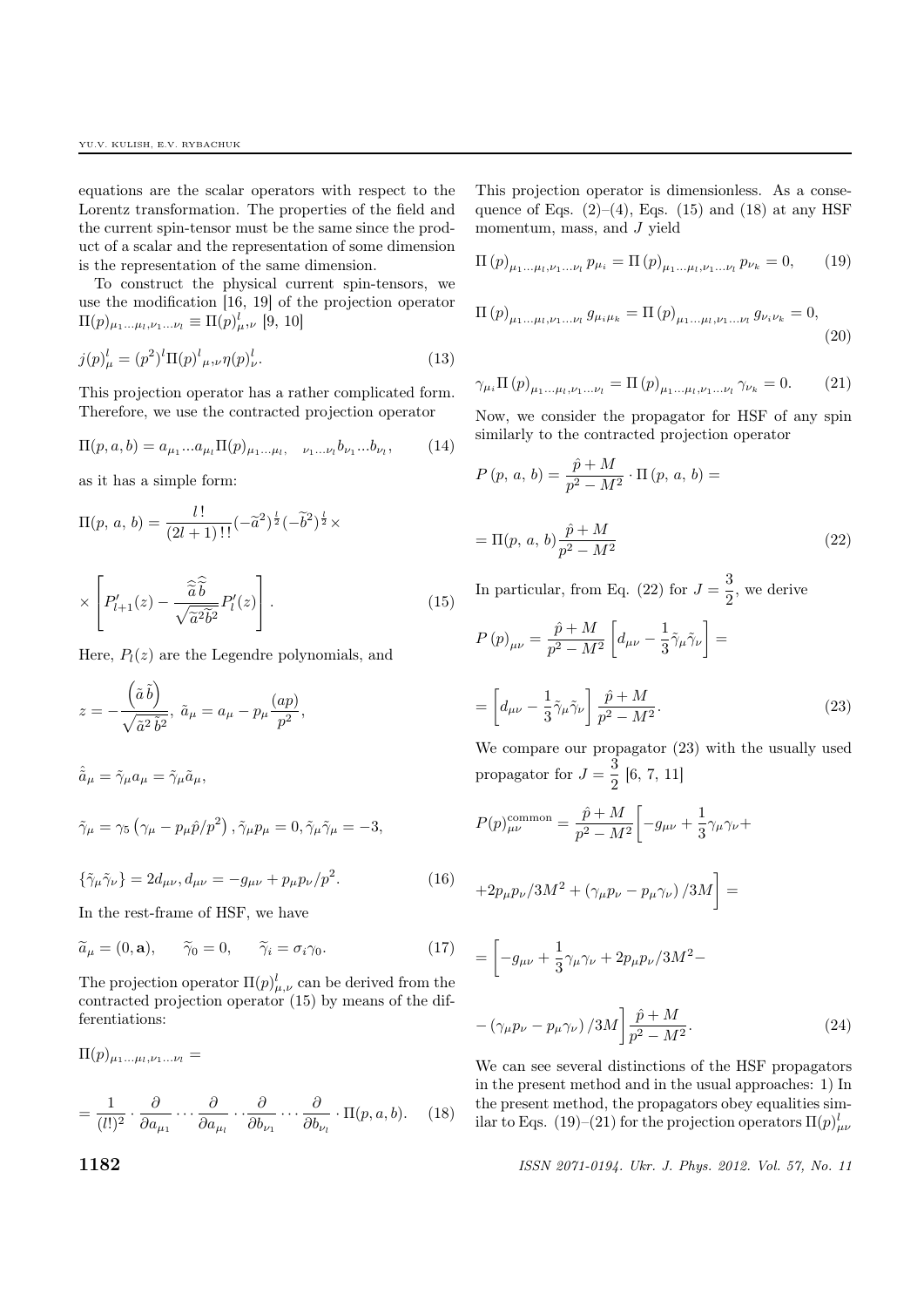at any HSF momentum, mass, and J. In the common approaches, such equalities are valid only at  $\hat{p} = M$  (i.e., on the mass shell); 2) In the present method, the operators  $\hat{p} + M$  and  $\Pi(p)_{\mu\nu}^l$  commute. Therefore, the calculations of virtual HSF contributions to the amplitudes are simplified. In the usual approaches, the operators  $\hat{p}+M$ and  $\Pi(p)_{\mu\nu}^l$  for virtual HSF do not commute, as we can see, for example, from Eq.  $(24)$  for  $J = 3/2$ ; 3) As a consequence of the current conservation (10) and conditions (12), the contributions of the HSF momentum  $p_{\mu_i}$  or  $p_{\nu_k}$ and of the  $\tilde{\gamma}_{\mu_i}$ - or  $\tilde{\gamma}_{\nu_k}$ -matrices vanish in the products<br>of the interaction currents  $i(n)^l$  and HSF proposators of the interaction currents  $j(p)_{\mu}^{l}$  and HSF propagators. Therefore, the non-zero contributions to such products are given by the propagator terms including the metric tensors only [16, 17, 18, 22, 23]. Thus, in our approach, the power divergences due to the HSF propagators vanish as a consequence of the current conservation (10); 4) The scale dimension of our HSF propagators does not depend on the HSF spin value  $J$  and equals  $-1$  (the same as for the  $\frac{1}{2}$ -spin fermions); whereas, in the usual approaches, the propagator scale dimensions are equal to  $2J - 2$ . In such a way, we see that, in our approach, the HSF propagator must not generate the power divergences in addition to the divergence for  $\frac{1}{2}$ -spin fermions. In our consideration, we have studied the dependence of the HSF interaction currents on the HSF momentum  $p$ only. But the interaction currents depend in reality on the momenta of other particles too. For example, this can be seen from Eqs.  $(7)-(9)$ . We denote the momenta of other particles in the HSF interaction currents, if required.

# 3. Model for HSF Interactions with 0- and 1/2-Spin Particles

The consistent model for the interaction of a higher spin boson with two spinless particles has been proposed in Refs. [20, 21]. As in the  $J(p) \rightleftarrows O(k_1) + O(k_2)$ transition, the orbital momentum has one value, these transitions are the simplest among the interactions of higher spin bosons. The orbital momentum has one value also in the transitions of a higher-spin fermion to the 0- and 1/2-spin particles at any set of the particle parities. Therefore, such interactions are the simplest ones for the higher-spin fermions. These transitions can be studied in the  $\pi N$ -scattering as the excitation and the decay of a higher spin nucleon resonance  $N^*(J)(\pi N \to N^*(J) \to N\pi)$  at the intermediate energies. We consider these transitions in details. Using

 $\frac{155N}{2071-0194}$ . Ukr. J. Phys. 2012. Vol. 57, No. 11  $1183$ 

(13), the physical current of the  $J(p) \rightarrow O(q_2) + \frac{1}{2}(p_2)$ transition can be written down as

$$
j(p,q)_{\mu_1...\mu_l} = g_l F_l(p,q')(p^2)^l \varphi^+(q_2) \times
$$
  

$$
\times \bar{u}(p_2) \left\{ \frac{1}{i\gamma_5} \right\} \Pi(p)_{\mu_1...\mu_l,\nu_1...\nu_l} q'_{\nu_1}...q'_{\nu_l},
$$
 (25)

where  $q' = q_2 - p_2, g$  is the coupling constant,  $F_l(p, q')$ is the form-factor providing for the necessary decreasing of the current at  $|p_\nu| \to \infty$  in accordance with the theorem on current asymptotics [19]. The example of such a form-factor is derived in Refs. [20, 21] for the interaction of a higher spin boson with two spinless particles. In Eq.  $(25)$ , we choose the common current  $(9)$ . As a consequence of Eq.  $(19)$ , three common currents  $(7)$ – (9) give the physical currents of the same momentum dependence, as they are proportional. The differences between the physical currents derived from three common currents can be taken into account by means of the redefinition of the coupling constants. Thus, we have no ambiguities in the physical currents in the contrast with the usual approaches. Similarly, the physical current of the  $O(q_1) + \frac{1}{2}(p_1) \rightarrow J(p)$ -transition is given by

$$
j^{+}(p,q)_{\mu_{1}...\mu_{l}} = g^{*}F_{l}^{*}(p,q)(p^{2})^{l}\Pi(p)_{\mu_{1}...\mu_{l},\nu_{1}...\nu_{l}} \times \times \begin{cases} 1 \\ i\gamma_{5} \end{cases} u(p_{1}) \varphi(q_{1}) q_{\nu_{1}}, ..., q_{\nu_{l}}, q = q_{1} - p_{1}. \qquad (26)
$$
  
In particular, we derive,  
for  $J = \frac{3}{2}$ ,

for 
$$
J = \frac{3}{2}
$$
,  
\n
$$
j^+(p,q)_{\mu} = g_1^* F_1^*(p,q) \left[ -Q_{\mu} + \frac{1}{3} \gamma_5 \tilde{\gamma}_{\mu} \hat{Q} \right] \times \times \left\{ \frac{1}{i \gamma_5} \right\} u(p_1) \varphi(q_1)
$$
\n(27)

and, for 
$$
J = \frac{5}{2}
$$
,

$$
j^{+}(p,q)_{\mu_1\mu_2} = \frac{2}{3}g_2^*F_2^*(p,q)\bigg[5Q_{\mu_1}Q_{\mu_2} + d_{\mu_1\mu_2}Q^2 -
$$

$$
-\gamma_5(\widetilde{\gamma}_{\mu_1}Q_{\mu_2} + \widetilde{\gamma}_{\mu_2}Q_{\mu_1})\widehat{Q}\bigg\{\frac{1}{i\gamma_5}\bigg\}u(p_1)\varphi(q_1),\qquad(28)
$$

where 
$$
Q_{\mu} = -d_{\mu\nu}p^2 q_{\nu} = p^2 q_{\mu} - p_{\mu}(p \, q), \, (p \, Q) = 0.
$$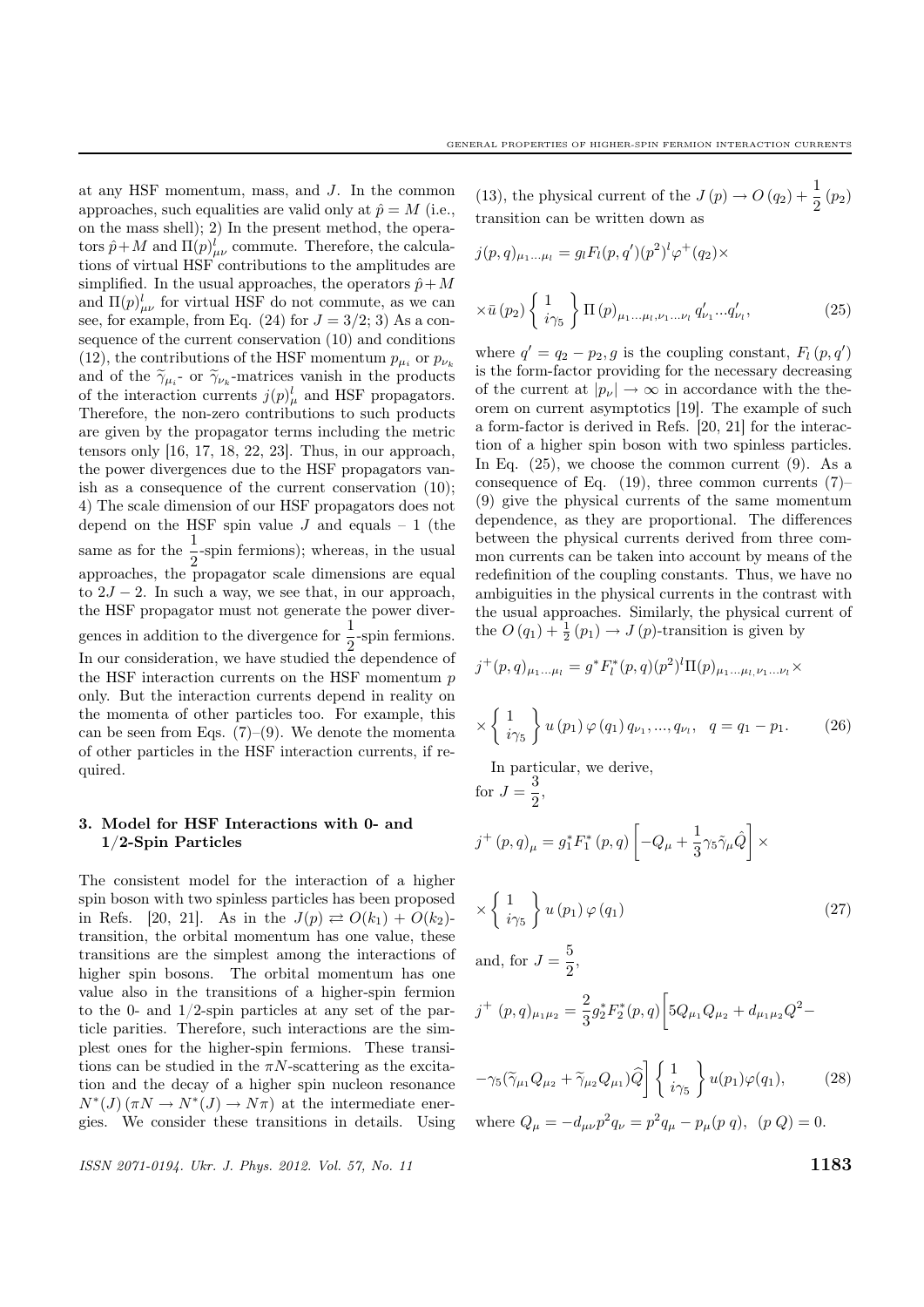The identity and  $i\gamma_5$  matrices in the braces in Eqs.  $(25)$ – $(28)$  correspond to the different sets of particle parities. Let us compare current (27) for the  $\Delta (1232) \rightarrow N\pi$ transition and the current in the usual approach. We derive the latter from the Lagrangian [7]

$$
L_{\Delta N\pi} = \frac{G}{m}\bar{u}(x)U(x)_{\mu}\partial_{\mu}\varphi_{\pi}^{+}(x) + \text{h.c.},\tag{29}
$$

where  $G$  is the coupling constant, and  $m$  is the nucleon mass. Then we have

$$
\eta (p_2, q_2)_{\mu} = i \frac{G}{m} q_{2\mu} \bar{u} (p_2) \varphi^+ (q_2).
$$
 (30)

Current (30) does not obey conditions (10) and (12) for the  $\Delta$ -resonance off-mass-shell. Currents (27) (with the identity matrix) and (30) coincide with each other only on the mass shell of a  $J=\frac{3}{2}$  $\frac{1}{2}$  particle.

# 4. Contributions of HSF Resonances to  $\pi N$ -Scattering Amplitudes in Covariant Approaches

Let us compare the contributions of  $\Delta(1232)$  to the s-channel  $\pi N$ -scattering amplitudes calculated in the usual and our approaches. As is known, each resonance contributes to definite multipole (partial) amplitudes. We denote the pion orbital momentum in  $\pi N \to \pi N$ as  $l_{\pi}$ . Then the multipole amplitudes  $f_{l_{\pi}\pm 1}$  correspond to  $J=l_{\pi}\pm\frac{1}{2}$  $\frac{1}{2}$ . The parity of a state with definite J equals  $(-1)^{l_{\pi}+1}$ . In particular,  $\Delta(1232)$  on the mass shell contributes to the  $f_{1+} \equiv P_{33}$  amplitude only [7]. Using current (30) and propagator (24) (with the change in the propagator denominator  $p^2 - M^2 \rightarrow p^2 - M^2 + iM\Gamma$ , where  $\Gamma$  is the total width of HSF), we derive the contributions of  $\Delta(1232)$  to the multipole amplitudes in the usual approach:

$$
f_{1+}^{\Delta} = P_{33}^{\Delta} = \frac{1}{3} \beta_{\Delta} (W + M_{\Delta}) (E^2 - m^2),
$$

$$
f^{\Delta}_{0+}=S^{\Delta}_{31}=\frac{2}{3}\beta_{\Delta}\frac{W^2-M^2_{\Delta}}{M^2_{\Delta}}q_0\times
$$

$$
\times \left[ q_0 \left( W + M_\Delta \right) - M_\Delta \left( E - m \right) \right],
$$

$$
f_{1-}^{\Delta} = P_{31}^{\Delta} = \frac{2}{3} \beta_{\Delta} q_0^2 \frac{W + M_{\Delta}}{M_{\Delta}^2} \times
$$

$$
\times (W - M_{\Delta})^2 \frac{E - m}{E + m},
$$
  
\n
$$
f_{2-}^{\Delta} = D_{33}^{\Delta} = \beta_{\Delta} \frac{W - M_{\Delta}}{3} (E - m)^2,
$$
  
\n
$$
\beta_{\Delta} = \frac{G^2}{m^2} \frac{E + m}{W^2 - M_{\Delta}^2 + iM_{\Delta} \Gamma}, \quad W = E + q_0,
$$
\n(31)

where W, E, and  $q_0$  are the total energy of the  $\pi N$ system, nucleon energy, and pion energy, respectively.

From Eq. (31), we see that the  $P_{33}^{\Delta}$  amplitude is proportional to  $W + M_{\Delta}$ , i.e., the  $\Delta(1232)$  contribution exists at any W. But the amplitudes  $S_{31}^{\Delta}, P_{31}^{\Delta}, D_{33}^{\Delta}$  are proportional to  $W - M_\Delta.$  In other words, the contribution of  $\Delta(1232)$  to the states with  $J_{\pi N}^p = \frac{1}{2}$ 2 −  $\frac{1}{2}$ 2 +  $\frac{3}{2}$ 2 − vanishes on the mass shell of  $\Delta(1232)$   $(J_{\pi N}$  is the total angular momentum of the  $\pi N$ -system). It is a particular case of the known phenomenon in the usual approaches that the HSF with spin  $J$  off the mass shell can change parity and correspond to the states with the angular momenta from  $\frac{1}{2}$  to J.

The imaginary parts of the amplitudes in Eq. (31) are proportional to  $M_{\Delta} \Gamma / [(W^2 - M_{\Delta}^2) + M_{\Delta}^2 \Gamma^2]$ . The real part of  $P_{33}$  and the imaginary parts of the  $S_{31}$ ,  $P_{31}$ , and  $D_{33}$  amplitudes are proportional to  $W - M_{\Delta}$ . Therefore, for the test of the usual approach, we propose to study the relations

$$
\frac{\text{Im}S_{31}^{\Delta}}{\text{Re}P_{33}^{\Delta}} = -2\frac{\Gamma}{M_{\Delta}}q_0 \frac{q_0 (W + M_{\Delta}) - M_{\Delta} (E - m)}{(W + M_{\Delta}) (E^2 - m^2)},
$$

$$
\frac{\text{Im}P_{31}^{\Delta}}{\text{Re}P_{33}^{\Delta}} = -2\frac{\Gamma}{M_{\Delta}} \left(\frac{q_0}{E+m}\right)^2 \frac{W-M_{\Delta}}{W+M_{\Delta}},
$$

$$
\frac{\text{Im}D_{33}^{\Delta}}{\text{Re}P_{33}^{\Delta}} = -2\frac{M_{\Delta}\Gamma}{\left(W + M_{\Delta}\right)^2}\frac{E - m}{E + m}.\tag{32}
$$

The contribution of any virtual particle to the amplitude is determined by the product of two interaction currents and the virtual particle propagator. For example, such a product for the HSF contributions to the s-channel amplitudes of the  $\pi N$ -scattering corresponds to the diagram in Fig. 1.

Since the propagators for HSF with  $J \geq \frac{5}{3}$  $\frac{5}{2}$  are quite complicated, we do not consider the contributions of HSF with any spin to the  $\pi N$ -scattering amplitudes in

1184 **ISSN 2071-0194. Ukr. J. Phys. 2012. Vol. 57, No. 11**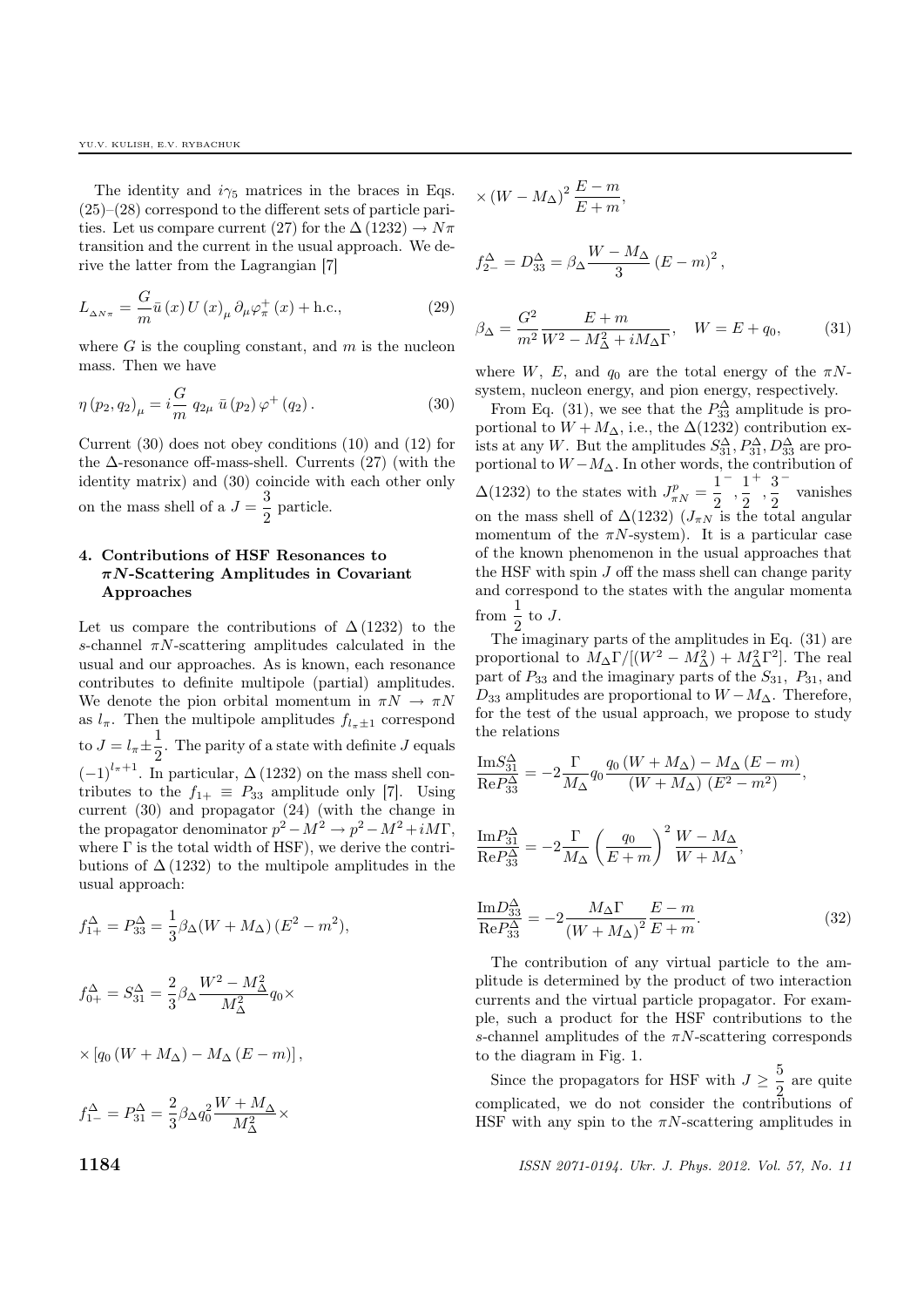the usual covariant approaches. We derive the HSF contribution to such a product in our approach. Using the property of the projection operator  $\Pi(p)_{\mu,\nu}^l \Pi(p)_{\nu,\rho}^l =$  $(-1)^l \Pi^l_{\mu\rho}$ , we have

$$
j(p, q')_{\mu}^{l} \frac{\hat{p} + M}{p^2 - M^2} \Pi(p)_{\mu, \nu}^{l} j^{+}(p, q)_{\nu}^{l} =
$$

$$
= (p^2)^{2l} \eta(p, q')_{\rho}^l \Pi(p)_{\rho, \mu}^l \frac{\hat{p} + M}{p^2 - M^2}
$$

$$
\Pi(p)_{\mu,\nu}^l\Pi(p)_{\nu,\sigma}^l\eta^+(p,\,q')_{\sigma}^l=
$$

$$
= (p^2)^{2l} \eta(p, q')_{\mu}^l \Pi(p)_{\mu, \nu}^l \frac{\hat{p} + M}{p^2 - M^2} \eta^+(p, q')_{\nu}^l. \tag{33}
$$

From Eq.  $(33)$ , we see that such a product (i.e., corresponding to Fig. 1) can be calculated by using the common currents, but the HSF propagator must be taken in accordance with Eq. (22).

Let us consider the contribution of a higher spin nucleon resonance to the s-channel amplitude of the  $\pi N$ scattering. We exploit the usual form for the  $\pi N$ scattering amplitude in c.m.s.:

$$
f(\pi N \to \pi N) = f_1(W, \cos \theta) ++ f_2(W, \cos \theta) \sigma \mathbf{q}_2 \sigma \mathbf{q}_1 / |\mathbf{q}|^2.
$$
 (34)

Here,  $W^2 = s = (p_1 + q_1)^2 = (p_2 + q_2)^2$ ,  $\theta$  is the scattering angle, and  $q_1$  and  $q_2$  are the momenta of the initial and final pions, respectively. At the given  $J$ , the parity of the excited  $N^*(J)$  depends on  $l_{\pi}$ . The resonances  $N^*(J)$  on the mass shell, with the spin-parity  $J^p = \frac{1}{2}$ 2 −  $\frac{3}{2}$ 2  $^{+}$  $\frac{5}{2}$ 2 −  $\frac{7}{2}$ 2 + , ... contribute to the multipole amplitudes  $f_{l_{\pi+}}$  (i.e.,  $J = l_{\pi} + \frac{1}{2}$  $(\frac{1}{2})$ . They correspond to  $l_{\pi} = 0, 1, 2, 3, ...,$  respectively. Their excitation is described by currents  $(25)$  and  $(26)$  with the identity matrix. Similarily, the resonances  $N^*(J)$  on the mass shell with  $J^p = \frac{1}{2}$ 2 +  $\frac{3}{2}$ 2 −  $\frac{5}{2}$ 2 +  $\frac{7}{2}$ 2 − , ... contribute to the multipole amplitudes  $f_{l_{\pi}-}$  – (i.e.,  $J = l_{\pi} - \frac{1}{2}$  $\frac{1}{2}$ ). They correspond to  $l_{\pi} = 1, 2, 3, 4...$  Their excitation is described by currents (25) and (26) with the  $\gamma_5$ -matrix.

Using Eqs.  $(15)$ ,  $(16)$ ,  $(25)$ ,  $(26)$ , and  $(33)$ , the contribution of  $N^*(J)$  to the amplitude can be written as

$$
T(\pi N \to \pi N) = |g_l|^2 F_l^*(p, q) F_l(p, q') \times
$$

 $\frac{1}{18}$  ISSN 2071-0194. Ukr. J. Phys. 2012. Vol. 57, No. 11  $\frac{1185}{1180}$ 



Fig. 1. Feynman diagram for the contributions of higher-spin fermion resonances  $N^*(J)$  to the  $\pi N$ -scattering amplitudes

$$
\times \varphi^*(q_2) q'_{\mu_1} \dots q'_{\mu_l} \bar{u}(p_2) \begin{Bmatrix} 1 \\ i\gamma_5 \end{Bmatrix} \frac{\hat{p} + M}{p^2 - M^2 + iM\Gamma},
$$
  
\n
$$
\Pi(p)_{\mu_1, \dots, \mu_l, \nu_1, \nu_l} \begin{Bmatrix} 1 \\ i\gamma_5 \end{Bmatrix} u(p_1) \varphi(q_1) q_{\nu_1} \dots q_{\nu_l} =
$$
  
\n
$$
= |g_l|^2 F_l^*(p, q) F_l(p, q') \varphi^*(q_2) \bar{u}(p_2) \begin{Bmatrix} 1 \\ i\gamma_5 \end{Bmatrix} \times
$$
  
\n
$$
\times \frac{\hat{p} + M}{p^2 - M^2 + iM\Gamma} \Pi(p, q', q) \begin{Bmatrix} 1 \\ i\gamma_5 \end{Bmatrix} \times
$$
  
\n
$$
\times \bar{u}(p_1 \varphi(q_1) = \beta_l \varphi^*(q_2) \chi_2^* \times
$$
  
\n
$$
\times \left( 1, \frac{\sigma q_2}{E + m} \right) \begin{pmatrix} W \pm M & 0 \\ 0 & -W \pm M \end{pmatrix} \times
$$
  
\n
$$
\times \left( P'_{l+1}(\cos \theta) - \frac{\sigma q_2 \sigma q_1}{q^2} P'_l(\cos \theta) \right) \times
$$
  
\n
$$
\times \left( -\frac{1}{E + m} \right) \chi_1 \varphi(q_1),
$$
  
\n
$$
\beta_l = 4^l |g_l|^2 F_l(p, q') F_l^*(p, q) \frac{l!}{(2l+1)!!} \times
$$
  
\n
$$
\times \frac{W^{4l} |q|^{2l} (E + m)}{W^2 - M^2 + iM\Gamma},
$$
  
\n(35)

where  $\chi_2^*(\chi_1)$  is the spinor of the final (initial) nucleon. From Eq. (35), we see that the contribution of  $N^*(J)$  to the amplitude is expressed immediately in terms of the contracted propagator of  $N^*(J)$  (22). We derive from Eq. (35) for the contributions to the amplitudes  $f_1$  and  $f_2$  in Eq. (34)(  $J = l + \frac{1}{2}$  $\frac{1}{2}$ ):

$$
f_1 = \beta_l \left[ (W \pm M) P'_{l+1}(\cos \theta) - \right]
$$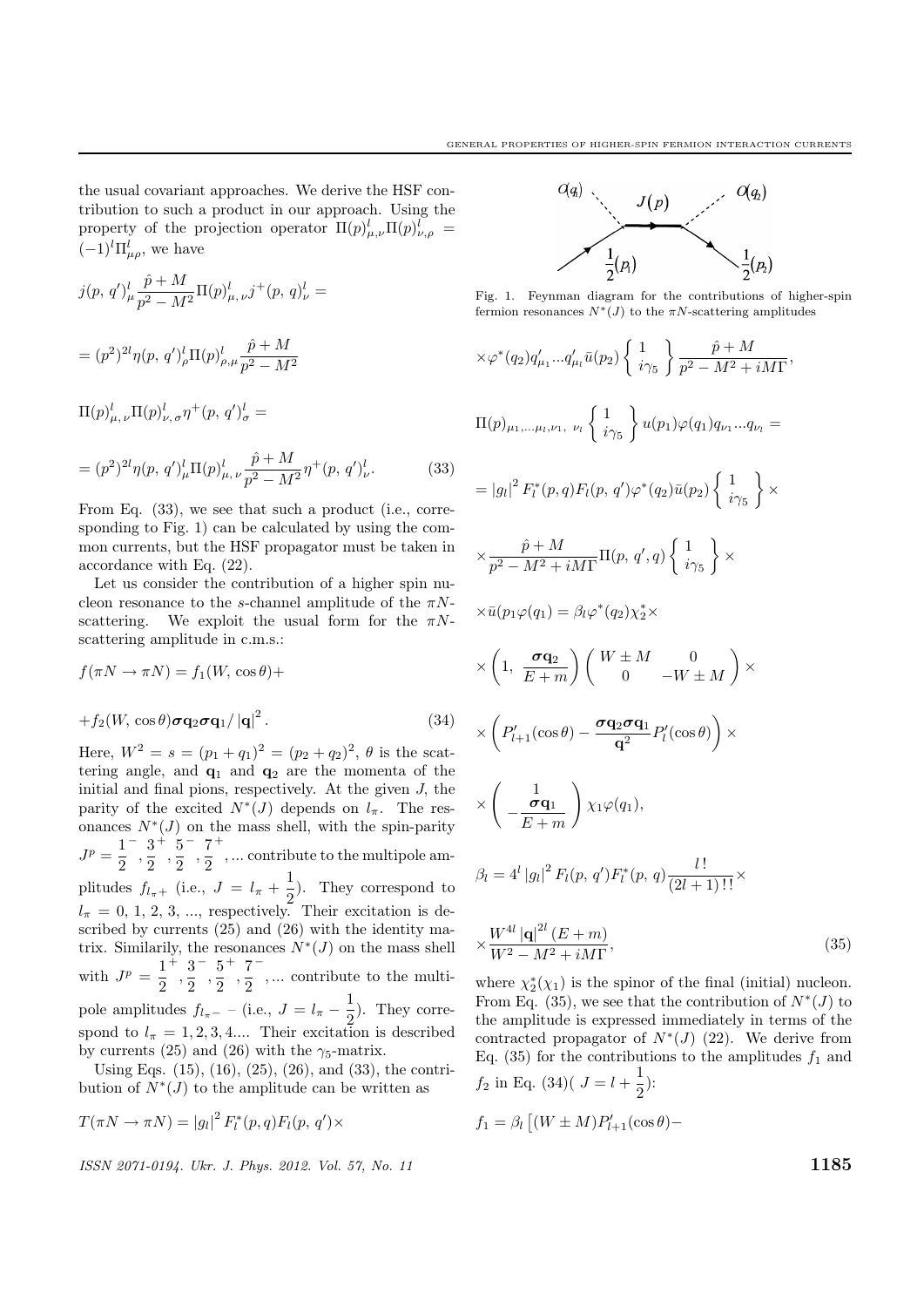$$
-(W \mp M) \frac{E - m}{E + m} P'_l(\cos \theta) \Big],
$$
  
\n
$$
f_2 = \beta_l \left[ -(W \pm M) P'_l(\cos \theta) +
$$
  
\n
$$
+(W \mp M) \frac{E - m}{E + m} P'_{l+1}(\cos \theta) \right].
$$
\n(36)

Then the partial (multipole) amplitudes corresponding to the contribution of  $N^*(J)$  with definite  $J^p$  can be written as

a) For the currents with the identity matrix in Eqs. (25) and (26),

$$
\left(J^{p} = \frac{1}{2}^{-}, \frac{3}{2}^{+}, \frac{5}{2}^{-}, \frac{7}{2}^{+}, \dots; l = l_{\pi}, l_{\pi} = 0, 1, 2, 3, \dots\right)
$$

 $f_{l\pi+} = \beta_l(W+M),$ 

$$
f_{(l\pi+1)-} = \beta_l (W - M) \frac{E - m}{E + m}.
$$
\n(37)

b) For the currents with the  $\gamma_5$ -matrix in Eqs. (25) and (26)

$$
\left(J^{p} = \frac{1}{2}^{+}, \frac{3}{2}^{-}, \frac{5}{2}^{+}, \frac{7}{2}^{-}, \dots; l = l_{\pi} - 1, l_{\pi} = 1, 2, 3, \dots\right)
$$
  

$$
f_{l\pi-} = \beta_{l}(W + M) \frac{E - m}{E + m},
$$

$$
f_{(l\pi - 1) +} = \beta_l (W - M). \tag{38}
$$

From Eqs. (37) and (38), we can see that, in our approach, each  $N^*(J)$  off the mass shell contributes to the partial amplitudes corresponding to  $J_{\pi N} = J = l + \frac{1}{2}$  $\frac{1}{2}$  = only, but at different parities. Thus, we have the following difference between our and usual approaches: in the usual approach  $\frac{1}{2} \leq J_{\pi N} \leq J$ , whereas our approach gives  $J_{\pi N} = J$ .

For  $\Delta$  (1232), Eq. (37) yields the following amplitudes:

$$
f_{2-}^{\Delta} = D_{33}^{\Delta} = \beta_1 (W - M_{\Delta}) \frac{E - m}{E + m},
$$
  

$$
f_{0+}^{\Delta} = S_{31}^{\Delta} = 0, \quad f_{1-}^{\Delta} = P_{31}^{\Delta} = 0.
$$
 (39)

From Eqs. (31) and (39), we see that the usual and our approaches give different results for the  $S_{31}$  and  $P_{31}$ amplitudes and the same result for the  $\text{Im}D_{33}^{\Delta}/\text{Re}P_{33}^{\Delta}$ ratio. The difference between the  $\Delta(1232)$  contribution to the  $S_{31}$ - and  $P_{31}$ -amplitudes, derived in the usual and our approaches can be used to find the proper approach by means of the comparison with experimental data.

# 5. Possibility of Experimental Tests

The theorem on currents and fields for  $J = 3/2$  can be tested by the comparison of the predictions derived in our and the usual approaches with the results of partial wave analysis in the  $\Delta(1232)$ -region. Indeed, we see from Eq. (31) that, in the usual approach (interaction current (30)) corresponding to the  $\Delta(1232)$ , the contributions induced by  $\Delta(1232)$   $(J^p = \frac{3}{5})$ 2 +  $, I = \frac{3}{5}$  $\frac{5}{2}$ to the amplitudes  $S_{31}$   $(J^p = \frac{1}{2})$ 2 −  $, I = \frac{3}{2}$  $\frac{1}{2}$  and  $P_{31}$  $(J^{p} = \frac{1}{2})$ 2 +  $, I = \frac{3}{2}$  $\frac{3}{2}$ ) must exist for  $W \neq M_{\Delta}$ . In contrast with this (corresponding to the  $\Delta(1232)$  interaction current  $(27)$  which obeys Eqs.  $(10)$  and  $(12)$ ), the contributions induced by  $\Delta(1232)$  to  $S_{31}$  and  $P_{31}$  do not appear in the present method.

The amplitudes  $S_{31}$ ,  $P_{31}$ ,  $P_{33}$ ,  $D_{33}$  are known as results of the partial wave analyses, which are derived from the experimental data on differential cross-sections, polarizations, and asymmetries. Therefore, these partial amplitudes may be considered as the experimental results. We consider the results of recent partial wave analyses [24–28]. These amplitudes are the sums of the variety of different terms. In particular, the  $S_{31}$  amplitude in the  $\Delta(1232)$ -region can include the contributions of the  $S_{31}$  (1620) and  $S_{31}$  (1900)-resonances. Similarily, the  $P_{31}$  - amplitude can include the contribution of  $P_{31}$  (1910) resonance. As the masses of these resonances are quite large, their contributions in the  $\Delta$  (1232)-region are relatively small. In the  $\Delta(1232)$ -region, the particle 3-momenta are small in comparison with the masses of N and  $\Delta(1232)$ . Therefore, the energy dependences of the  $S_{31}$ -,  $P_{31}$ -,  $D_{31}$ -amplitudes can be approximated as linear ones. This is a particular case of the known sand p-wave expansion of the amplitudes in the  $\Delta$  (1232)region.

Thus, in the  $\Delta(1232)$ -region, we have two predictions for the  $S_{31}$ - and  $P_{31}$ -amplitudes related to our and usual approaches. In the present method, these amplitudes are some sums of unknown terms, but without the  $\Delta(1232)$ contribution (i.e., we expect the linear energy depen-

**1186** ISSN 2071-0194. Ukr. J. Phys. 2012. Vol. 57, No. 11

 $f_{1+}^{\Delta} = P_{33}^{\Delta} = \beta_1 (W + M_{\Delta}),$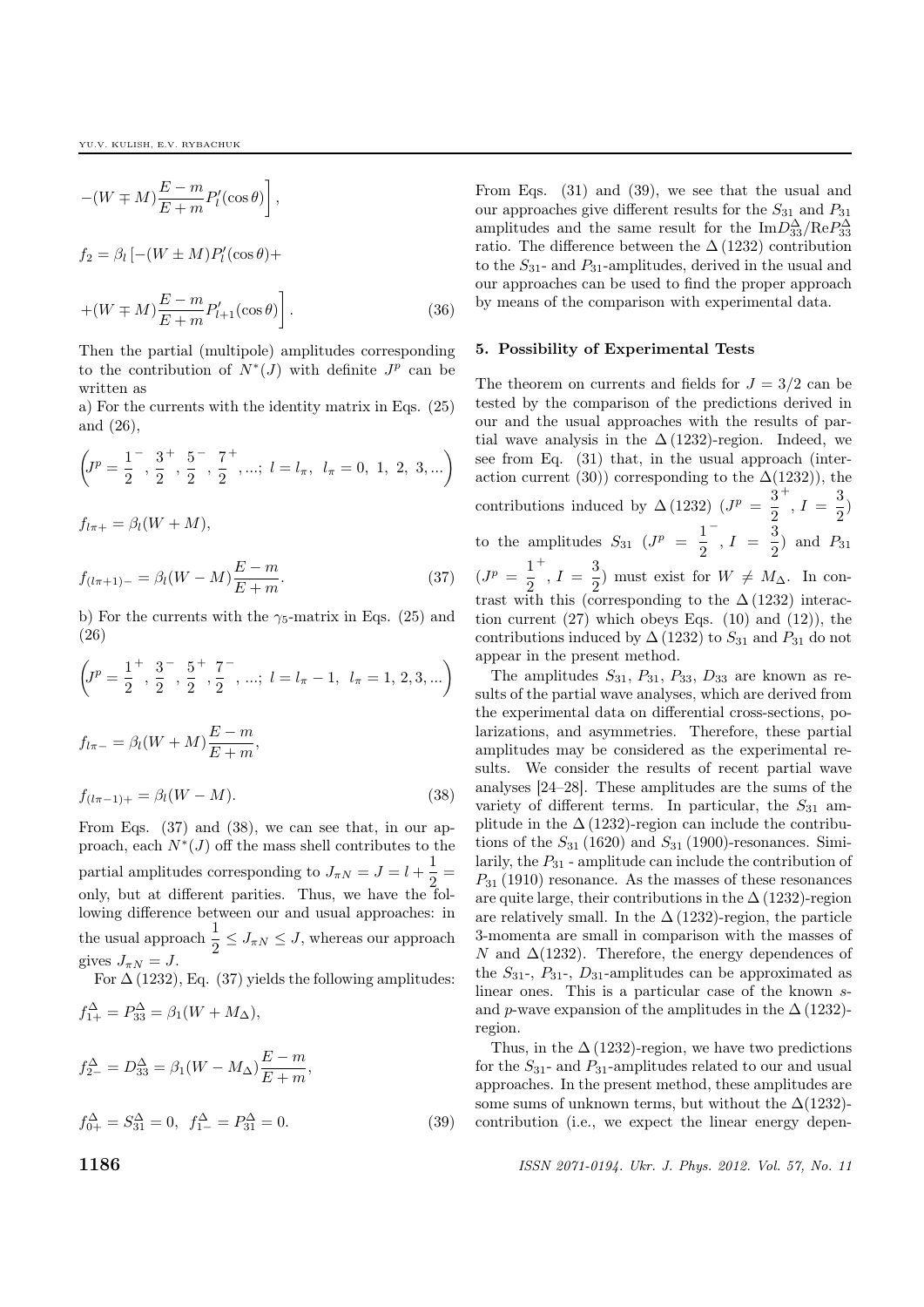dence). In the usual approaches, the  $\Delta(1232)$ -resonance contributions to  $S_{31}$  and  $P_{31}$  must be added to these sums (i.e., near  $W = M_{\Delta}$ , the  $S_{31}$ - and  $P_{31}$ -amplitudes can have nonlinear strong energy dependences). Therefore, it is of great importance to evaluate the  $\Delta(1232)$ contribution to the  $S_{31}$ - and  $P_{31}$ -amplitudes.

For the evaluation of the  $\Delta(1232)$ -resonance contributions to these amplitudes, we calculate firstly the  $P_{33}^{\Delta}$ amplitude in the usual isobar approach. To calculate the amplitudes  $P_{33}$ ,  $S_{31}$ ,  $P_{31}$ , and  $D_{33}$ , we use Eq. (31) with  $M_{\Delta} = 1232$  MeV and the total width, which depends on energy:

$$
\Gamma(W) = \Gamma_R \left(\frac{|\mathbf{q}|}{|\mathbf{q}_R|}\right)^3 \left[\frac{1 + (|\mathbf{q}_R|r)^2}{1 + (|\mathbf{q}|r)^2}\right].\tag{40}
$$

Here,  $\Gamma_R = 112$  MeV, |q| is the modulus of the pion 3-momentum,  $|\mathbf{q}_R|$  is this modulus calculated at  $W = M_{\Delta}$ ,  $r = 1.11$  fm [24]. Using Eq. (31) and the value of Im $P_{33} = 0.984$  at  $T_{\text{lab}} = 200$  MeV [25] ( $T_{\text{lab}}$  is the pion kinetic energy in the laboratory frame), we calculate Re $P_{33}$ , Im $P_{33}$ , Re $S_{31}$ , Im $S_{31}$ , Re $P_{31}$ , Im $P_{31}$ ,  $\text{Re}D_{33}$ , Im $D_{33}$  in the energy region  $M_{\Delta} - \Gamma_R \leq W \leq$  $M_{\Delta} + \Gamma_R$ . Note that Im $P_{33}$  at  $W = M_{\Delta}$  has the maximal value among all amplitudes for any energy. The calculations of the  $P_{33}$ -amplitude in the usual isobar model by means of Eqs. (31) and (40) are compared with the results of the partial wave analyses [24, 25] given in Fig. 2.

We see that the  $\Delta(1232)$  contribution calculated in the usual isobar model gives a good description at  $T <$ 240 MeV, where  $T$  is the pion kinetic energy in the laboratory frame. The calculations of the  $\Delta(1232)$  contributions to the amplitudes  $S_{31}$ ,  $P_{31}$ ,  $D_{33}$  by means of Eqs. (31) and (40) in the  $\Delta(1232)$ -region show that the  $S_{31}$  amplitude has the largest sensitivity to the  $\Delta(1232)$ contribution, and the  $D_{33}$ -amplitude has the smallest one. This is a consequence of Eq. (31), since  $\text{Re}S_{31}^{\Delta} \sim$  $(W - M_{\Delta})^2$ ,  ${\rm Im}S_{31}^{\Delta} \sim (W - M_{\Delta})$ ,  ${\rm Im}P_{31}^{\Delta} \sim (W - M_{\Delta})^2$ ,  $\mathrm{Re}P_{31}^{\Delta} \sim (W - M_{\Delta})^3$ , and  $D_{33}$  has the small factor  $(E-m)^2$ . The results of these calculations for  $S_{31}^{\Delta}$  are compared with those of the partial wave analysis [24, 25] given in Figs.  $3, a, 3, b$ .

From Fig. 3, we see that the  $\Delta(1232)$ -contributions to  $\text{Re}S_{31}$  and  $\text{Im}S_{31}$ , derived in the usual isobar approach with the use of Eqs.  $(31)$  and  $(40)$ , have strong energy dependences for  $S_{31}$   $M_{\Delta}$  –  $\Gamma_R \leq W \leq M_{\Delta} + \Gamma_R$ . As in the usual approach, the  $S_{31}$ -amplitude is a sum of some linear function and the  $\Delta(1232)$  contribution, Im $S_{31}(W)$  must have the minimum at  $T \approx 145$  MeV and Re $S_{31}(W)$  must have the maximum at  $W = M_{\Delta}$ 





Fig. 2. Comparison of the  $\Delta(1232)$ -contribution to the  $P_{33}$ amplitude derived in the usual isobar model with the results of the partial wave analysis. The full lines correspond to Ref. [24], the dots – to Ref.  $[25]$ , and the dashed lines – to the calculations based on Eqs. (31)

 $(T \approx 190 \text{ MeV})$ . It is clear that the total  $S_{31}$  amplitude in the  $\Delta(1232)$ -region is the sum of a linear function of the energy and  $S_{31}^{\Delta}$  ((31) or (39)). Thus, we have two predictions: 1) In the usual approach,  $S_{31}$  must have a rather strong energy dependence; in particular, the total  ${\rm Re} S_{31}$  must have a maximum at  $T\approx 190$  MeV, and the total Im $S_{31}$  must have a minimum at  $T \approx 145$  MeV; 2) In the present method, the total  $\text{Re}S_{31}$  and  $\text{Im}S_{31}$  must be approximately some linear functions of the energy, which follows from Eqs. (39).

According to the partial wave analysis (see, e.g., [24– 28]) in the  $\Delta(1232)$ -region, all amplitudes (with the exception of  $P_{33}$  and  $P_{31}$ ) are approximately linear functions of the energy. Thus, we may conclude that the  $S_{31}$ amplitude has no  $\Delta(1232)$ -contribution in reality (i.e.,  $S_{31}^{\Delta} = 0$  in agreement with Eq. (39)). Therefore, we may conclude that the theorem on currents and fields for the  $\Delta(1232) \rightleftarrows N\pi$  transitions is valid.

Now, we consider the form-factors  $F_l(p, q)$  and  $F_l(p, q')$  in the interaction currents (25) and (26). For the interaction of higher-spin bosons with two spinless particles  $(J(p) \rightleftarrows O(k_1) + O(k_2)$ , the form-factor

$$
f(p, q) = (q^2)^{2n_2} \left[ (pq)^{2n_1} + a^{4n_1} \right]^{-1} \times
$$
  
 
$$
\times \left[ \left( 2(pq)^2 - p^2q^2 \right)^{2n_2} + (b^2q^2)^{2n_2} \right]^{-1},
$$
  
\n
$$
p = k_1 + k_2, \quad q = k_1 - k_2 \tag{41}
$$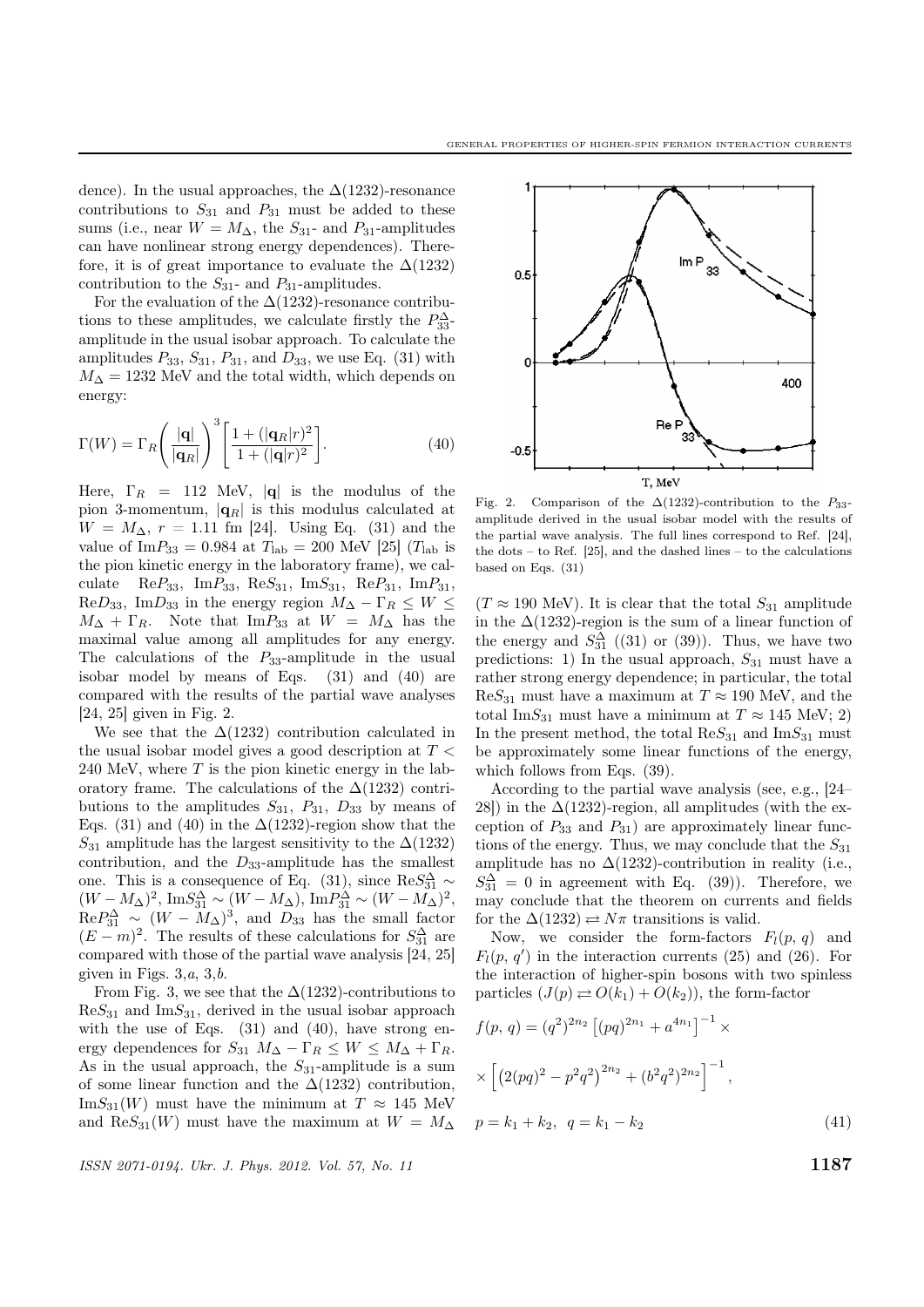

Fig. 3. Comparison of the  $\Delta(1232)$  contribution to the Im $S_{31}$  (a) and ReS31 (b) derived by means of the Eqs. (31) (the dashed lines) with the results of the partial wave analysis: Ref. [24] – the full lines, Ref. [25] – the dots

has been derived in Refs. [20, 21]. Here, a and b are positive constants,  $n_1$  and  $n_2$  are positive integers. The theorem on the current asymptotics for the  $J(p) \rightleftarrows O(k_1) + O(k_2)$  transitions can be satisfied for  $n_1 \geq 2J + 3, n_2 \geq 2 + J/2.$  We can try to apply function (41) in currents (25) and (26) and consider the contributions of  $N^*(J)$  with these currents to the s-channel amplitudes of the elastic  $\pi N$ -scattering. In the  $\pi N$ -scattering,  $q = q_1 - p_1$ ,  $q' = q_2 - p_2$ ,  $q^2 = (q')^2 = 2(m^2 + \mu^2) - s$  ( $\mu$  is the pion mass),

 $s = p^2 = W^2$ ,  $(pq) = (pq') = \mu^2 - m^2$ . Therefore, we have, for the  $\pi N$ -scattering,

$$
f(p, q) \sim [2(m^2 + \mu^2) - s]^{2n_2}.
$$
 (42)

Thus, function (41) vanishes at  $s_0 = W_0^2$  $2(m^2 + \mu^2)$ ,  $W_0$  = 1341 MeV,  $T$  = 339 MeV. We see that the contributions of all resonances  $N^*(J)$  for currents  $(25)$  and  $(26)$  with function  $(41)$  to the schannel amplitudes of the  $\pi N$ -scattering vanish at  $W =$  $W_0$ . This contradicts the experimental data; e.g., for  $\Delta(1232)$ , this can be seen from Fig. 2. Thus, function (41) cannot be used for the form-factors  $F(p, q)$  and  $F(p, q')$  in currents (25) and (26). Therefore, it is of great importance to find the form-factor for the currents of the  $N^*(J) \rightleftarrows N\pi$  transitions.

### 6. Conclusion

The considerations of the HSF interactions in Ref. [19] and the present paper have been carried out to achieve a mathematical consistency. We can see that this mathematical consistency leads to the elimination of the problems for HSF interactions additional to the problems of the 0- and 1/2-spin particle interactions. Indeed, from the consistency of the system of equations for the HSF field spin-tensors in the momentum representation, we infer that the HSF interaction currents must obey the same conditions as the HSF fields. It is the content of the theorem on currents and fields.

The HSF propagators coincide in our and usual approaches only on the HSF mass shell. In our approach, the HSF propagator for any spin has the scale dimension  $-1$ , the same as for the 1/2-spin particle. This allows us to eliminate the power divergences appearing from the HSF propagators of the usual approaches.

The convolutions of our HSF propagator (which can be derived from the contracted projection operator by means of (18)) with the HSF momentum p and  $\gamma$ matrices vanish at any  $p$ ; whereas, in the common approaches, these convolutions vanish on the HSF mass shell only. As a consequence of the vanishing of these convolutions, the physical currents have the same momentum dependence for any common currents. This allows us to eliminate the ambiguities of the current in the usual approaches. In addition, as a consequence of Eqs.  $(10)$ – $(12)$ , the partial solution of the inhomogeneous equations may be written as

$$
U(x)_{\mu_1...\mu_l}^{\text{non-hom}} = \int d^4y \frac{1}{(-\Box_x)^l} S(x-y) j(y)_{\mu_1...\mu_l},
$$

**1188** ISSN 2071-0194. Ukr. J. Phys. 2012. Vol. 57, No. 11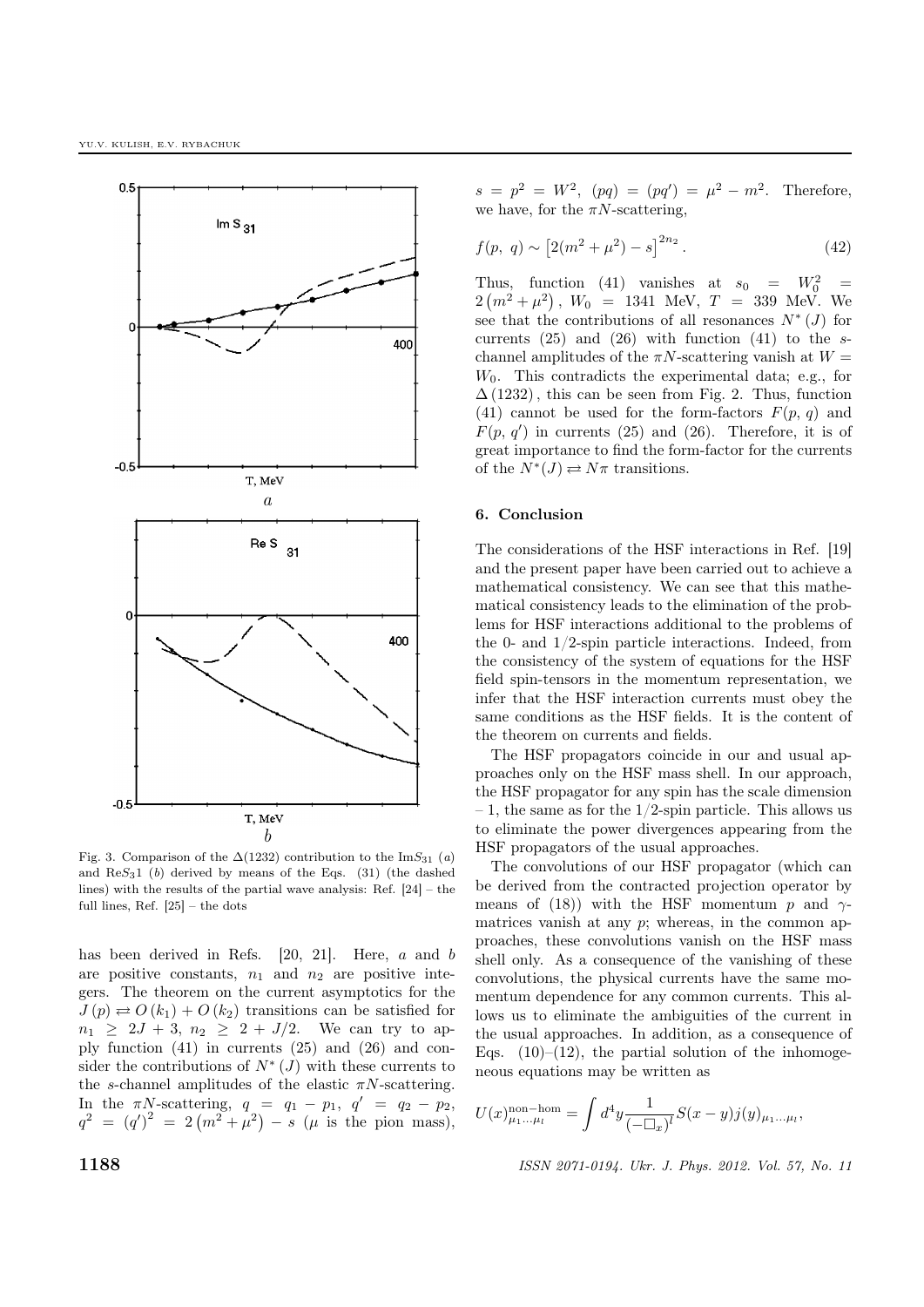where  $S(x - y)$  is the Green function of the 1/2-spin particle.

In our approach, the virtual HSF (e.g.,  $N^*(J)$  in the  $\pi N$  -scattering) can change the parity, but they do not contribute to states with spin less than J; whereas, in the usual approaches, such contributions exist. We have tested the predictions of our and usual approaches for the virtual  $\Delta(1232)$  in the elastic  $\pi N$ -scattering. The calculations performed in the usual isobar model show sharp energy dependences of the contributions to the  $S_{31}$ -and  $P_{31}$ -amplitudes at  $W \approx M_{\Delta}$ . It turns out that the  $S_{31}$  amplitude is the most sensitive (the  $\Delta(1232)$ ) contributions to the  $D_{33}$  amplitude are very small in our and usual approaches). According to the partial wave analysis, the energy dependences of the real and imaginary parts of the amplitudes are approximately linear, i.e., they differ from the predictions of the usual isobar model. This means that the predictions of our approach are valid. Thus, we have examined the validity of conditions (10) and (12). To examine the validity of conditions  $(10)$ – $(12)$ , we must consider HSF with spin  $J \geq 5/2$ . For example, it is of interest to study the contributions of  $F_{15}$  (1680)  $\left(J^p = \frac{5}{2}\right)$ 2 <sup>+</sup> $\big)$  [29] to the

$$
S_{11}
$$
,  $P_{11}$ ,  $P_{13}$ ,  $D_{13}$ -amplitudes;  $F_{35}$  (1905)  $\left(J^p = \frac{5}{2}^+\right)$   
to the  $S_{31}$ ,  $P_{31}$ ,  $P_{33}$ ,  $D_{33}$ ;  $F_{37}$  (1950)  $\left(J^p = \frac{7}{2}^+\right)$  to the  $S_{31}$ ,  $P_{31}$ ,  $P_{33}$ ,  $D_{33}$ ,  $D_{35}$ ,  $F_{35}$ -amplitudes.

For the physical currents of the  $\pi N \rightleftarrows \Delta$  (1232) transitions (25) and (26), we need the form-factor  $F(p,q)$ . Since the form-factor derived in Refs. [20, 21] for the higher spin boson interactions cannot be used in the  $\Delta(1232) \rightleftarrows \pi N$ -transitions, it is of great importance to modify the form-factor [20, 21] or to derive a new formfactor.

We thank the participants of the seminar at the Institute of Theoretical Physics of NSC "KhIPT" and I.A. Anders, G.I. Gakh, V.D. Gershun, O.A. Osmaev, and V.I. Khrabustovskij for interesting discussions.

- 1. L.P.S. Singh and C.R. Hagen, Phys. Rev. D 9, 898 (1974).
- 2. C. Fronsdal, Phys. Rev. D 18, 3624 (1978).
- 3. J. Fang and C. Fronsdal, Phys. Rev. D 3630 (1978)
- 4. L.P.S. Singh, Phys. Rev. D 7, 1256 (1973).
- 5. B. de Wit and D.Z. Freedman, Phys. Rev. D 21, 358 (1982).
- 6. Ph. Salin, Nuovo Cim. 32, 521 (1964).

ISSN 2071-0194. Ukr. J. Phys. 2012. Vol. 57, No. 11  $1189$ 

- 7. S. Gasiorowicz, Elementary Particle Physics(Wiley, New York, 1967).
- 8. S. Weinberg, Phys. Rev. B 133, 1318 (1964).
- 9. M.D. Scadron, Phys. Rev. 165, 1640 (1968).
- 10. V. De Alfaro, S. Fubini, G. Furlan, and C. Rossetti, Currents in Hadron Physics (North-Holland, Amsterdam, 1973).
- 11. Yu.V. Novozhilov, Introduction to Elementary Particle Theory [in Russian] (Nauka, Moscow, 1972).
- 12. A.E. Kaloshin and V.P. Lomov, Yad. Fiz. 69, 563 (2006).
- 13. M.A. Vasiliev, Phys. Usp. 46, 218 (2003).
- 14. I. Bandos, X. Be Kaert, J.A. de Azcarraga, D.P. Sorokin, and M. Tsulain, arXiv: hep-th/0501113, v. 1, 14 Jan 2005.
- 15. V.G. Zima and S.O. Fedoruk, Class. Quantum Grav. 16, 3653 (1999).
- 16. Yu.V. Kulish, Yad. Fiz. 50, 1697 (1989).
- 17. Yu.V. Kulish and E.V. Rybachuk, Probl. Atom. Sci. Techn. 6(1), 84 (2001).
- 18. Yu.V. Kulish and E.V. Rybachuk, J. of Kharkiv Nat. Univ., No. 585, Iss. 1, 49 (2003).
- 19. Yu. V. Kulish and E.V. Rybachuk, J. of Kharkiv Nat. Univ., No. 619, Iss. 1, 49 (2004).
- 20. E.V. Rybachuk, J. of Kharkiv Nat. Univ., No. 744, Iss. 3, 75 (2006).
- 21. E.V. Rybachuk, J. of Kharkiv Nat. Univ., No. 746, Iss. 4, 65 (2006).
- 22. Yu.V. Kulish and E.V. Rybachuk, Probl. Atom. Sci. Techn. No. 3(1), 137 (2006).
- 23. Yu.V. Kulish, in High Energy spin Physics. Proc. of the 9th Int. Symp., Bonn, FRG, 1990 (Springer, Berlin, 1991), p. 600.
- 24. Y.R. Kochand and E. Pietarinen, Nucl. Phys. A 336, 331 (1980).
- 25. R.A. Arndt, J.M. Ford, and L.D. Roper, Phys. Rev. D 32, 1085 (1985).
- 26. R.E. Cutkosky, C.P. Forsyth, and R.E. Hendrick, Phys. Rev. D 20, 2839 (1979).
- 27. R.A. Arndt, Zhujun Li, L.D. Roper et al., Phys. Rev. D 43, 2131 (1991).
- 28. R.A. Arndt, I. Strakovsky, R.J. Workman, and M.M. Pavan, Phys. Rev. C 52, 2120 (1995).
- 29. Particle Data Group, Phys. Lett. 667, 1 (2008).

Received 09.10.11